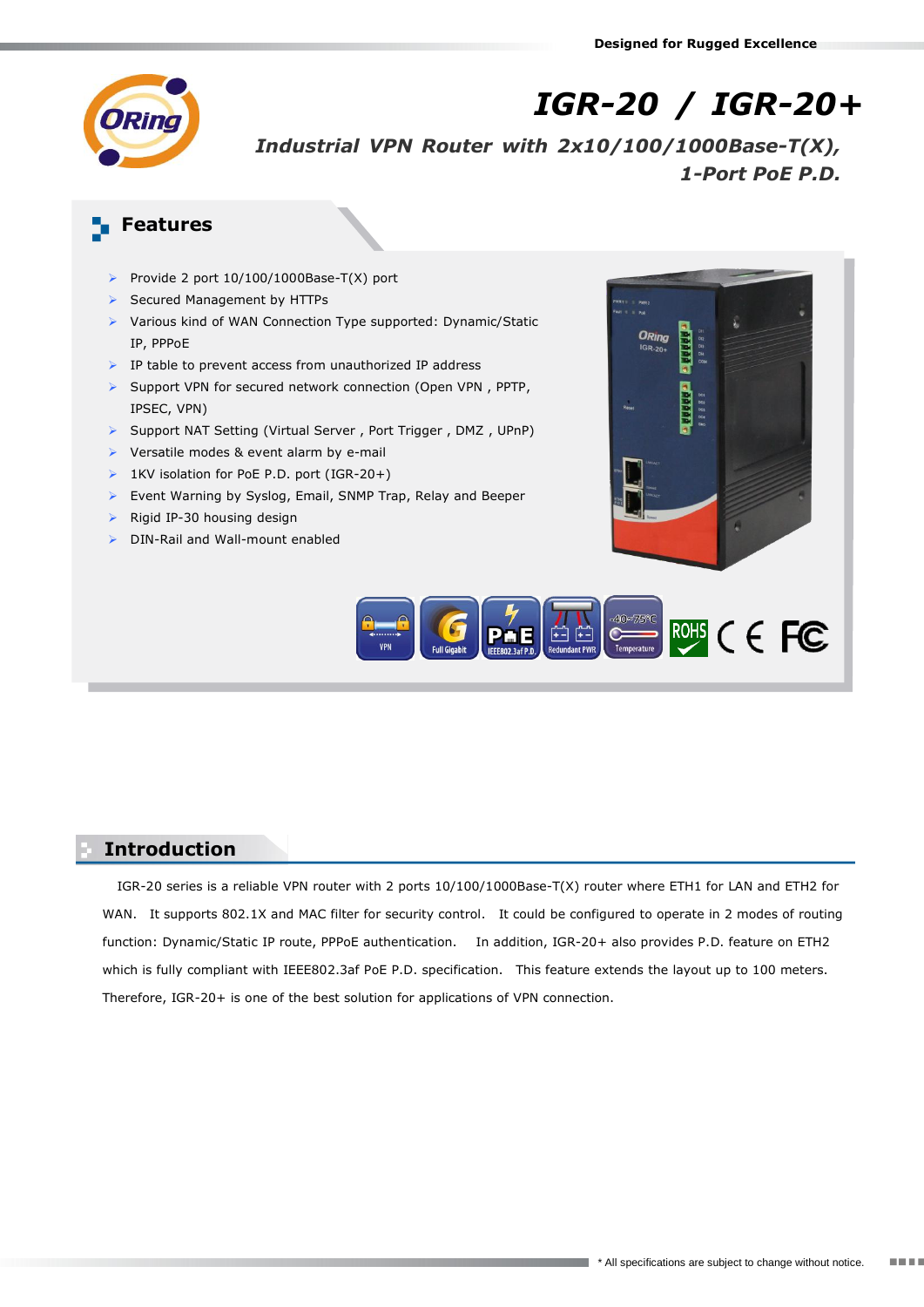## **Dimension**

Dimension (Unit =mm)



# **DI/DO Definition**



#### **Digital Input Pin Definition**

| <b>PIN</b>      |     |                 | з   |                 |            |
|-----------------|-----|-----------------|-----|-----------------|------------|
| <b>Function</b> | DI1 | DI <sub>2</sub> | DI3 | DI <sub>4</sub> | <b>COM</b> |

### **Digital Output Pin Definition**

| <b>PIN</b>      |                 |                 |                 |                 |            |
|-----------------|-----------------|-----------------|-----------------|-----------------|------------|
| <b>Function</b> | DO <sub>1</sub> | DO <sub>2</sub> | DO <sub>3</sub> | DO <sub>4</sub> | <b>GND</b> |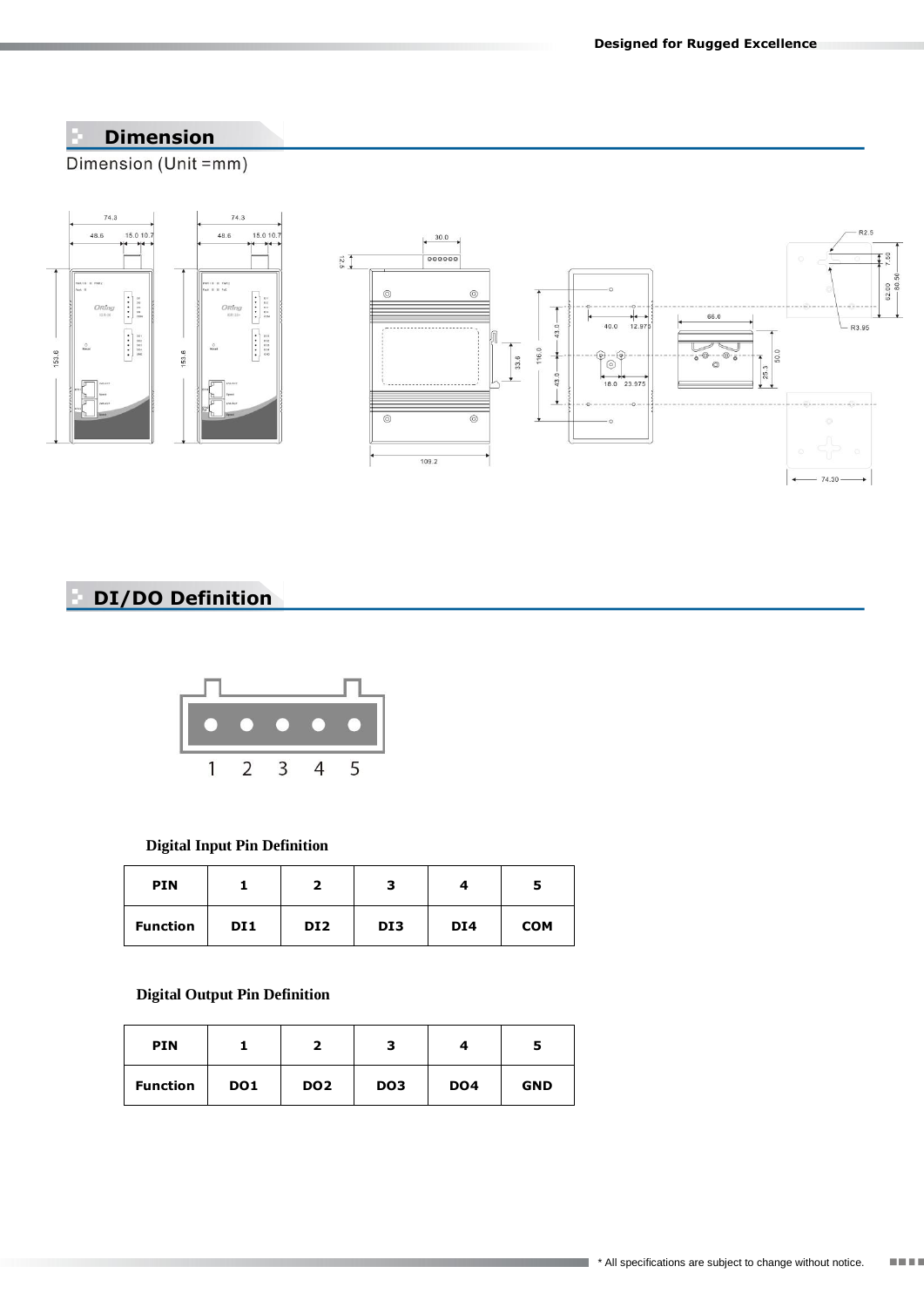# **Specifications**

| <b>ORing AP Router Model</b>                         | <b>IGR-20</b>                                                                                                                                        | IGR-20+                                                                                                                                                                                                          |  |  |  |
|------------------------------------------------------|------------------------------------------------------------------------------------------------------------------------------------------------------|------------------------------------------------------------------------------------------------------------------------------------------------------------------------------------------------------------------|--|--|--|
| <b>Physical Ports</b>                                |                                                                                                                                                      |                                                                                                                                                                                                                  |  |  |  |
| 10/100/1000 Base-T(X) Ports in RJ45<br>Auto MDI/MDIX | $\overline{2}$                                                                                                                                       |                                                                                                                                                                                                                  |  |  |  |
| PoE P.D. port                                        |                                                                                                                                                      | Present at ETH2<br>Fully compliant with IEEE 802.3af Power Device<br>specification<br>Over load & short circuit protection<br>Isolation Voltage: 1000 VDC min.<br>Isolation Resistance: 10 <sup>8</sup> ohms min |  |  |  |
| 5-Pin Terminal Block                                 | $2(4xDI$ and $4xDO)$                                                                                                                                 |                                                                                                                                                                                                                  |  |  |  |
| <b>LED indicators</b>                                |                                                                                                                                                      |                                                                                                                                                                                                                  |  |  |  |
| Power indicator                                      | 3 x LEDs, PWR1(2)(PoE) / Ready:<br>Red On : Power is on and booting up<br>Green On : Power is on and functioning Normal                              |                                                                                                                                                                                                                  |  |  |  |
| 10/100/1000T RJ45 port indicator                     | 2 x LEDs,<br>LNK/ACT:Green for port Act.<br>Speed: Green for port Link at 1000Mbps<br>Amber for port Link at 100Mbps.<br>Off for port Link at 10Mbps |                                                                                                                                                                                                                  |  |  |  |
| Fault                                                | 1 x LED, Red for Ethernet link down or power down indicator                                                                                          |                                                                                                                                                                                                                  |  |  |  |
| <b>Fault contact</b>                                 |                                                                                                                                                      |                                                                                                                                                                                                                  |  |  |  |
| Relay                                                | Relay output to carry capacity of 1A at 24VDC                                                                                                        |                                                                                                                                                                                                                  |  |  |  |
| Power                                                |                                                                                                                                                      |                                                                                                                                                                                                                  |  |  |  |
| Redundant Input power                                | Dual DC inputs. 12-48VDC on 6-pin terminal block                                                                                                     |                                                                                                                                                                                                                  |  |  |  |
| Power consumption                                    | 4 Watts                                                                                                                                              | 5 Watts                                                                                                                                                                                                          |  |  |  |
| Overload current protection                          | Present                                                                                                                                              |                                                                                                                                                                                                                  |  |  |  |
| Reverse polarity protection                          | Present                                                                                                                                              |                                                                                                                                                                                                                  |  |  |  |
| <b>Physical Characteristic</b>                       |                                                                                                                                                      |                                                                                                                                                                                                                  |  |  |  |
| Enclosure                                            | $IP-30$                                                                                                                                              |                                                                                                                                                                                                                  |  |  |  |
| Dimension (W x D x H)                                | 74.3(W) x 109.2(D) x 153.6(H) mm (2.93 x 4.3 x 6.05 inch.)                                                                                           |                                                                                                                                                                                                                  |  |  |  |
| Weight (g)                                           | 845g                                                                                                                                                 | 850g                                                                                                                                                                                                             |  |  |  |
| Environmental                                        |                                                                                                                                                      |                                                                                                                                                                                                                  |  |  |  |
| Storage Temperature                                  | -40 to 85oC (-40 to 185°F)                                                                                                                           |                                                                                                                                                                                                                  |  |  |  |
| Operating Temperature                                | -40 to 75°C (-40 to 167°F)                                                                                                                           |                                                                                                                                                                                                                  |  |  |  |
| <b>Operating Humidity</b>                            | 5% to 95% Non-condensing                                                                                                                             |                                                                                                                                                                                                                  |  |  |  |
| <b>Regulatory approvals</b>                          |                                                                                                                                                      |                                                                                                                                                                                                                  |  |  |  |
| EMI                                                  | FCC Part 15, CISPR (EN55022) class A                                                                                                                 |                                                                                                                                                                                                                  |  |  |  |
| EMS                                                  | EN61000-4-2 (ESD), EN61000-4-3 (RS), EN61000-4-4 (EFT), EN61000-4-5 (Surge), EN61000-4-6 (CS),<br>EN61000-4-8, EN61000-4-11                          |                                                                                                                                                                                                                  |  |  |  |
| Shock                                                | IEC60068-2-27                                                                                                                                        |                                                                                                                                                                                                                  |  |  |  |
| Free Fall                                            | IEC60068-2-32                                                                                                                                        |                                                                                                                                                                                                                  |  |  |  |
| Vibration                                            | IEC60068-2-6                                                                                                                                         |                                                                                                                                                                                                                  |  |  |  |
| Safety                                               | EN60950-1                                                                                                                                            |                                                                                                                                                                                                                  |  |  |  |
| Warranty                                             | 5 years                                                                                                                                              |                                                                                                                                                                                                                  |  |  |  |